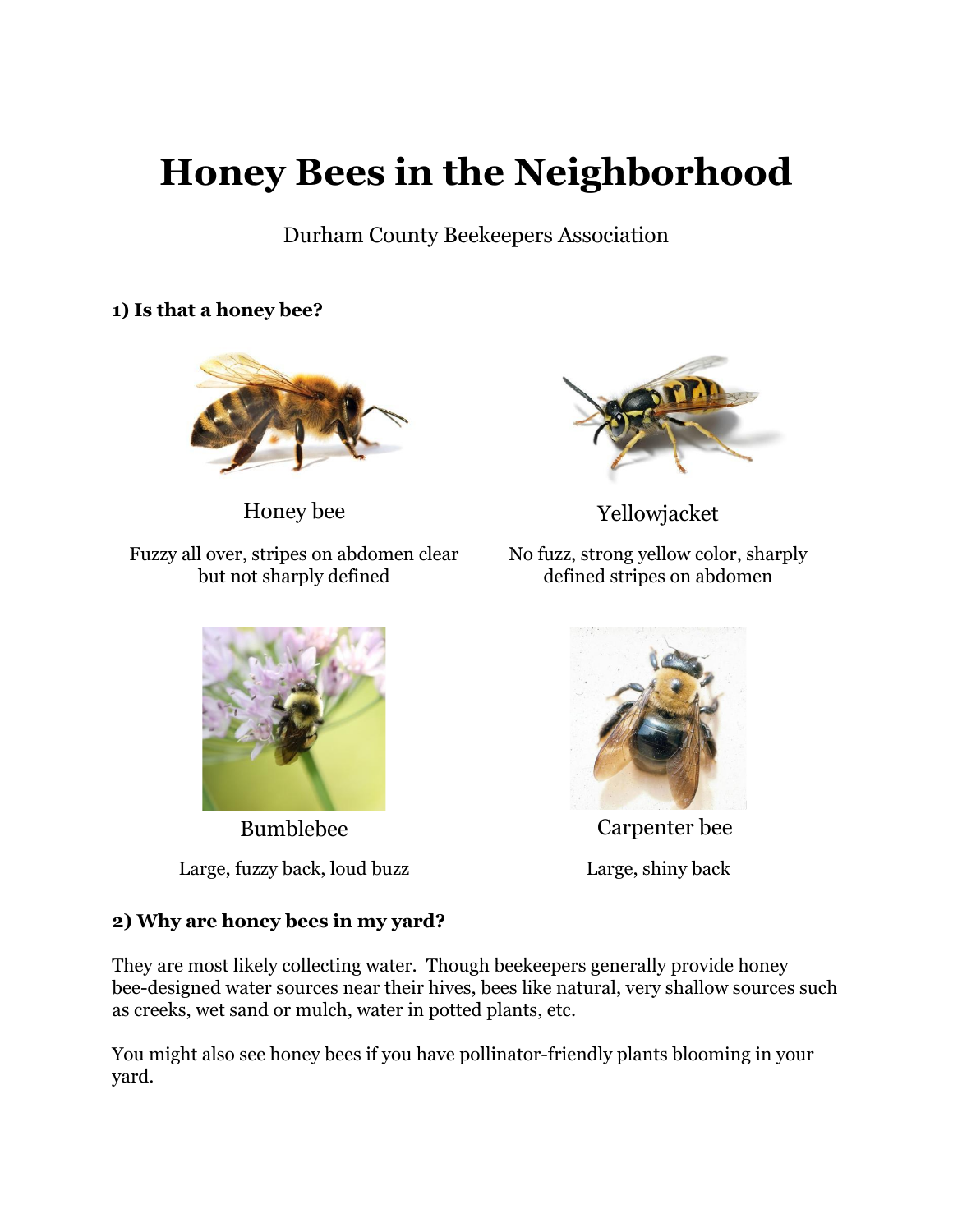Fun fact: Honey bee hives consist of many thousands of bees. If you see what seems like a large number of honey bees in your yard–even a hundred–it's not a swarm or a new hive. They are just foraging—collecting pollen, nectar, or water.

#### **3) Are these honey bees from my neighbor's hives?**

Maybe.

Honey bees can fly up to five miles, but they prefer to do their foraging for nectar, pollen, and water within a one-mile radius. Flowering trees offer the biggest volume of resources, which means the bees do most of their work above our heads, not in our yards.

There are quite a few backyard beekeepers scattered around the local area, so you are likely to see honey bees even if your immediate neighbors don't keep hives.

## **4) What is a honey bee swarm?**

In the spring, any honey bee colony that has survived the winter will want to reproduce. That means they want to make a new colony. To do that, about half the bees gorge themselves with honey from the hive and go out with their queen to find a new home. With plenty of food and no home to defend, they are very docile.

This is what it looks like when they leave their home colony–it's like a cloud of bees.

Then, they rest someplace nearby–most commonly on a branch, but sometimes on a place that's inconvenient for humans such as a gate or yard sign or the side mirror of a car. They send out scouts to look for a new home.





Beekeepers try to prevent swarms because they do not want to lose bees, but also because feral colonies only have a 1 in 10 chance of survival.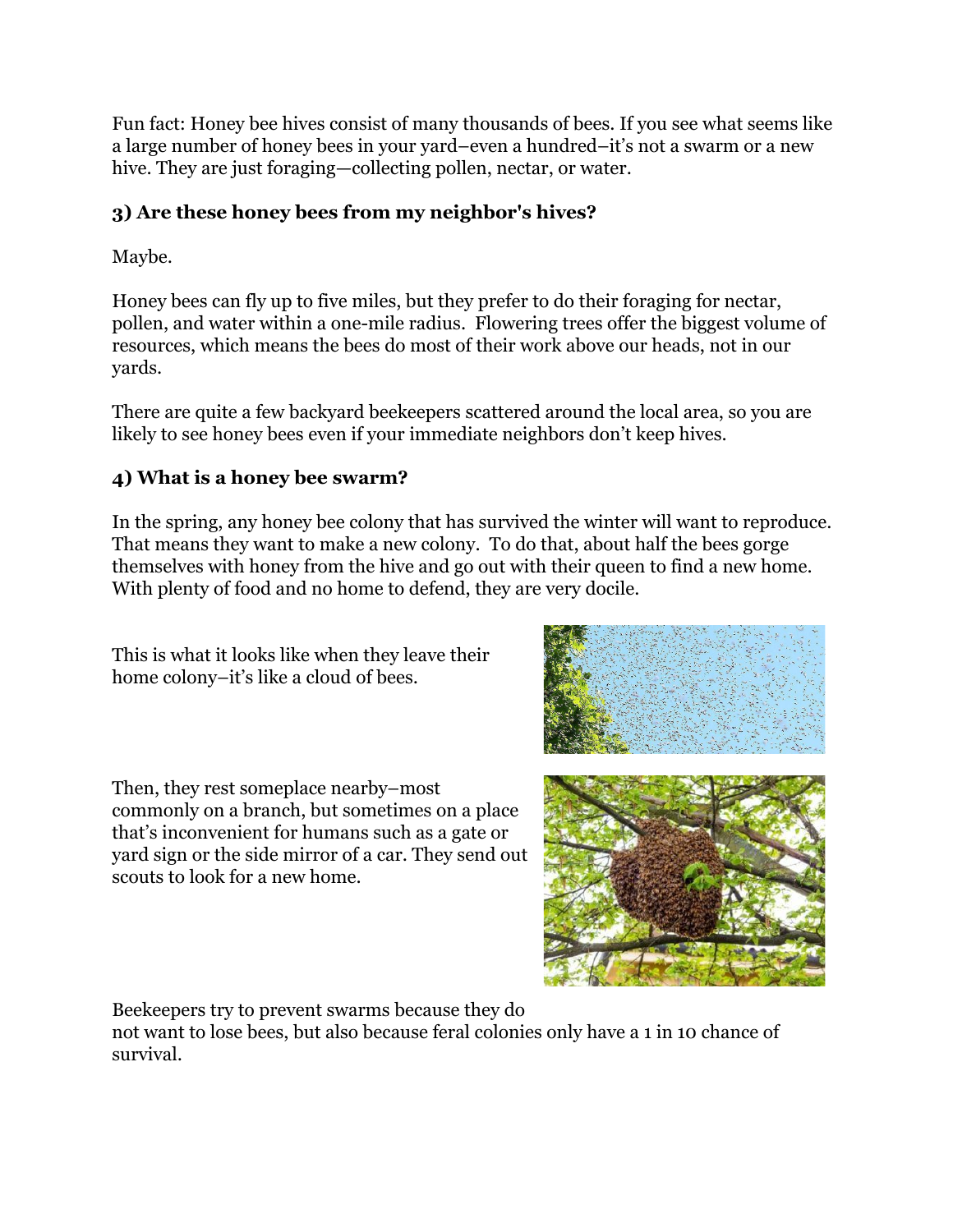It's considered good luck to see an active swarm. Even some beekeepers have never seen one. Having a neighbor who keeps bees increases the chance that you may see a swarm, either because their own hives swarm, or because their yards are pollinator-friendly.

#### **5) What do I do if I see a swarm?**

Contact your neighborhood beekeeper OR call the Durham [County Beekeepers Swarm](https://www.durhambeekeepers.org/swarms/) number (919-627-3405).

#### **6) Are honey bees aggressive?**

No. Of all bees and wasps, honey bees are considered the most docile. That's one of the reasons that humans keep them. Honey bees naturally defend their hive, but only when the hive itself is threatened. If you are more than a couple of feet from the hive, honey bees are not defensive. Away from the hive, they occasionally sting if they are interrupted in the process of foraging, especially if someone steps on them or swats at them. They die immediately after stinging.

## **7) What if I get stung?**

- ❖ First, assess your body's response. For most people, this is a briefly painful experience, but a few (aout 2%) have an allergic reaction. If you have any trouble breathing, call 911 and use an epi pen if it's available.
- ❖ Next, remove the stinger by scraping across it with a credit card or table knife. Doing so quickly reduces the amount of venom that gets released into your skin. DO NOT try to pull the stinger out with fingers or tweezers; that would pump out more venom.



❖ Last, expect swelling and redness. This is a natural response and not an allergic reaction. Taking and antihistamine or pain reliever can help.

#### **8) Does my mosquito treatment affect honey bees?**

Yes. It affects all insects, including fireflies, butterflies, etc. There is no insecticide that targets mosquitoes only. Bee-friendly companies spray before or just after sunrise or sunset, and they use special nozzles to minimize drift into other yards.

# **9) What about yellow jackets?**

Yellow jackets are aggressive if provoked. There are two main issues for humans:

❖ One individual can sting multiple times.